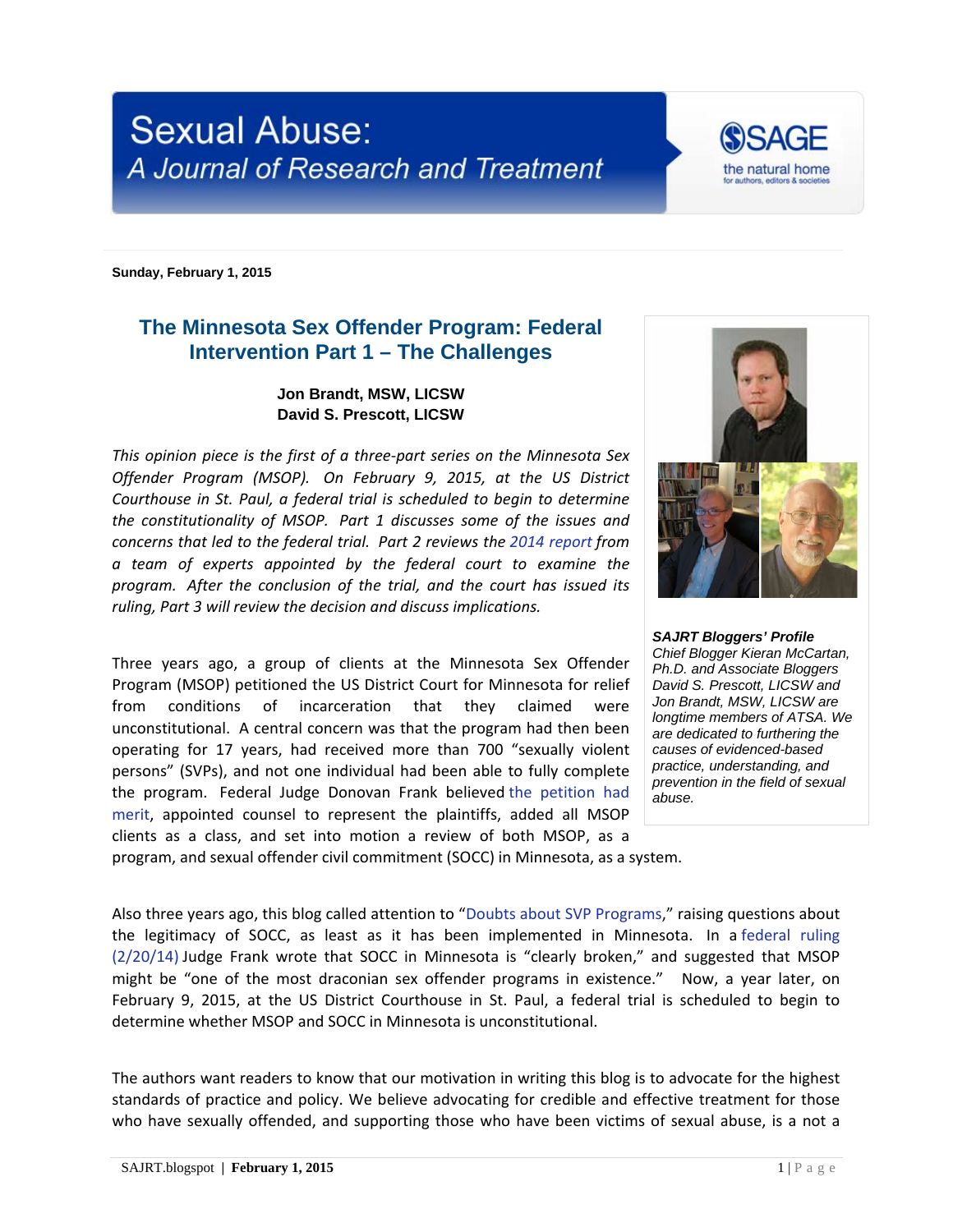zero-sum proposition. We further believe that the issues addressed herein are in the public interest and of importance to all professionals in our field. Ultimately, a successful recovery for offenders does not come at the expense of victims – it honors victims. Mandating effective treatment to offenders and protecting everyone's rights can help to ensure a beneficial outcome for the many stakeholders of sexual abuse: offenders, victims, their families, friends, and society at large. However, to be credible and constitutional, treatment for offenders must have an end point. The authors are aware of no bona fide form of treatment for sexual offending that requires twenty years or more to complete.

Given that society considers sexual violations as one of the most despicable crimes against a person, civil liberties for sexual offenders might be among the most unpopular civil rights causes of our time – perhaps of all time. Since the [US Supreme Court ruled,](http://www.deathpenaltyinfo.org/kennedy-v-louisiana-no-07-343) just seven years ago, that sex offenders cannot be subject to capital punishment, the State of Minnesota has effectively accomplished what a vengeful segment of society has long demanded as an alternative to the death penalty – [lock up sex offenders](http://www.kare11.com/story/news/investigations/2015/01/29/sex-offenders-treatment-program-moose-lake-civil-committment/22520603/)  [and throw away the key.](http://www.kare11.com/story/news/investigations/2015/01/29/sex-offenders-treatment-program-moose-lake-civil-committment/22520603/)

Since Minnesota [reconstituted SOCC](http://www.auditor.leg.state.mn.us/ped/1994/psycho.htm) 20 years ago, some 740 individuals have been committed to MSOP (including approximately 30 who have died during incarceration). Only two clients have achieved and survived a conditional release, and no one has been fully discharged. Effectively, MSOP has a one-way door.

The criteria for release from MSOP has essentially been: completion of treatment, establishment of an aftercare plan, recommendations from MSOP staff and the Special Review Board (SRB), and final approval by the Supreme Court Appeal Panel (SCAP). Unless a client is released by court order, administrative releases can be politicall[yblocked by the governor.](http://www.scribd.com/doc/183976553/Letter-from-Gov-Mark-Dayton-to-DHS-Commissioner-Lucinda-Jesson)

Most clients and staff at MSOP understand the intellectual dishonesty of treatment goals that no one has ever completed. Clients have the impossible choice of "consenting" to participate in treatment and having less than a 1% chance of release, or withdrawing from treatment and having no chance of release. Staff have the impossible job of trying to maintain client motivation for unending treatment. To the credit of many, according t[oMSOP reports,](http://www.dhs.state.mn.us/main/idcplg?IdcService=GET_DYNAMIC_CONVERSION&dID=161935) more than 80% of clients participate in treatment.

By all accounts, most clients at MSOP sincerely regret their sexual transgressions, are willing to diligently work on attainable treatment goals, and express their desire to be contributing members of society. They also recognize that, no matter how great their efforts or successful their recovery, they will never escape the state label of "sexually violent person" (SVP) or "the worst of the worst." While it is easy to be suspicious of statements by sex offenders that they regret their actions, two studies have found that SOCC treatment clients truly believe that treatment is important (Levenson, et. al., 2009, 2014). However, as it currently exists, MSOP and SOCC in Minnesota is not a level playing field for clients who earnestly want to achieve their release.

In Judge Frank's [2/20/14 ruling,](https://cases.justia.com/federal/district-courts/minnesota/mndce/0:2011cv03659/123875/427/0.pdf) he warned that if, "Plaintiffs are able to demonstrate that the commitment statutes are systematically applied in such a way as to indefinitely commit individual class members who are no longer dangerous, or that MSOP is administered as a punitive system despite its statutory treatment purpose, Plaintiffs will likely prove up their claims." (p.20)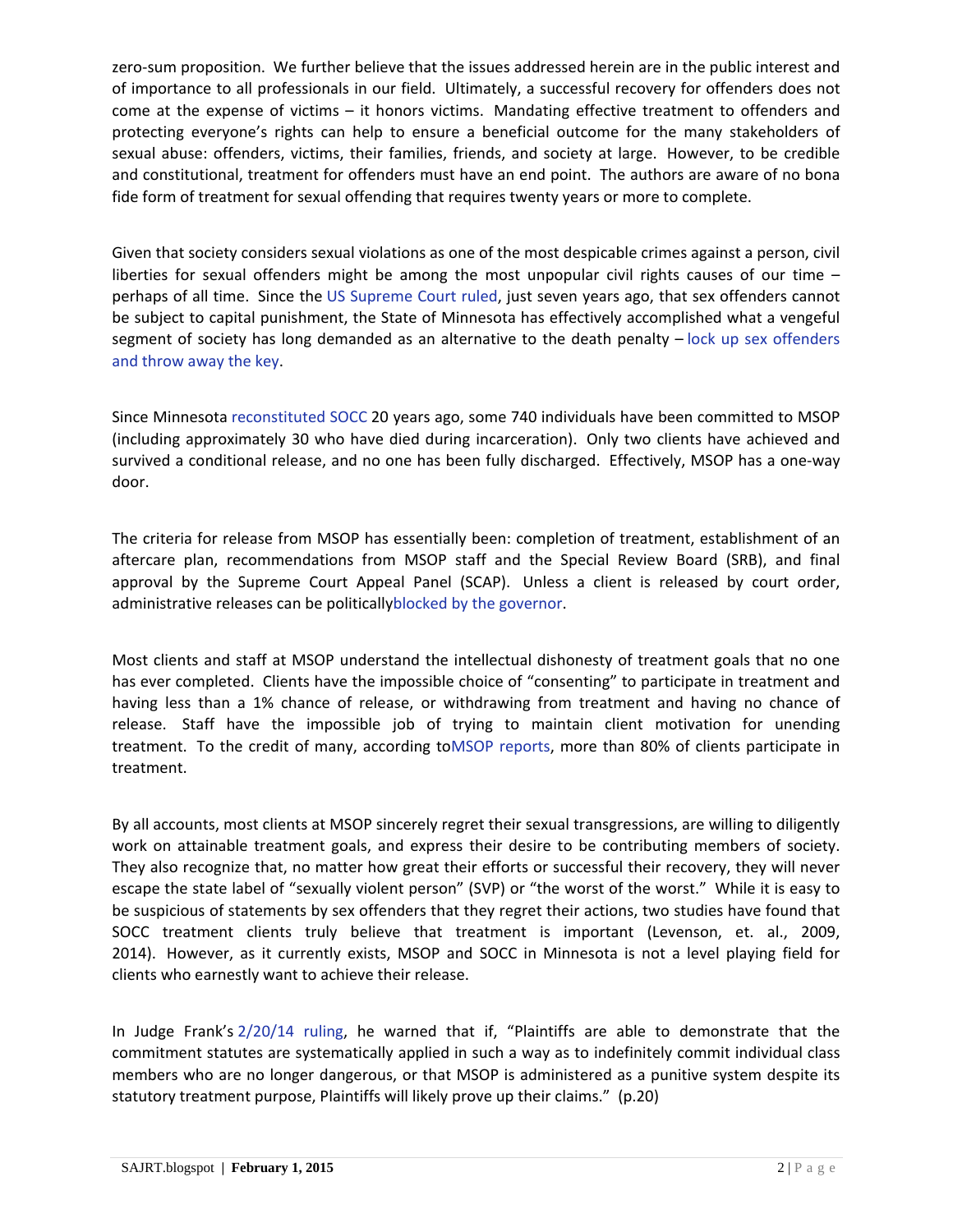The perilous challenges of "preventive detention," are well understood by [Eric Janus,](http://web.wmitchell.edu/biography/eric-janus-bibliography/) President and Dean of William Mitchell College of Law. The promises to balance civil liberties with public safety, and the use of preventive detention under the guise of treatment are discussed in Janus' intelligent, wellresearched book, *Failure to Protect; American's Sexual Predator Laws and the Rise of the Preventive State* [\(Cornell University Press,](http://www.cornellpress.cornell.edu/book/?GCOI=80140100043740) 2006). Janus reveals the often-deceptive appeal of SOCC, explains the complexity (and failure) of existing public policies to effectively abate sexual offending, and outlines several measures as prudent alternatives to the problematic and constitutionally compromised use of preventive detention.

It is not the case that the State doesn't know what to do with MSOP; it is a lack of professional courage and absence of political will. In 2011, the [Minnesota Office of the Legislative Auditor](http://www.auditor.leg.state.mn.us/ped/pedrep/ccso.pdf) published a detailed review of MSOP and a list of recommendations. In 2012 the Federal Court directed a [SOCC Task](http://www.dhs.state.mn.us/main/idcplg?IdcService=GET_DYNAMIC_CONVERSION&RevisionSelectionMethod=LatestReleased&dDocName=dhs16_174571)  [Force](http://www.dhs.state.mn.us/main/idcplg?IdcService=GET_DYNAMIC_CONVERSION&RevisionSelectionMethod=LatestReleased&dDocName=dhs16_174571) to be convened and make recommendations. The Task Force released their [final report in](https://edocs.dhs.state.mn.us/lfserver/Public/DHS-6641B-ENG)  [2013.](https://edocs.dhs.state.mn.us/lfserver/Public/DHS-6641B-ENG) In 2014, a panel of sex offender treatment experts thoroughly reviewed the program and [issued](http://stmedia.startribune.com/documents/Expert+panel+report+on+sex+offender+program.pdf)  [their report](http://stmedia.startribune.com/documents/Expert+panel+report+on+sex+offender+program.pdf) in November, 2014.

SOCC in Minnesota, and [19 other states,](http://www.wsipp.wa.gov/ReportFile/989/Wsipp_Comparison-of-State-Laws-Authorizing-Involuntary-Commitment-of-Sexually-Violent-Predators-2006-Update-Revised_Full-Report.pdf) are driven by justifiable public outrage over an unacceptable level of sexual violence in the US. But [sexual predator laws](http://www.fjc.gov/public/pdf.nsf/lookup/NSPI201246.pdf/$file/NSPI201246.pdf) in the US are also rooted in antipathy toward "sex offenders" and pervasive myths about sexual offending - chief among them: that sexual offenders are a homogeneous group of people that can be readily identified, that most sex offenders will reoffend, that treatment doesn't work, and that experts can accurately identify which individuals are "highly likely" to reoffend – one standard which must be met for SOCC (Brandt, Wilson, & Prescott, in press).

In recent years there is a growing body of literature that creates further doubts about what it means to be "highly likely" to reoffend. In 2013, Dr. Grant Duwe, Director of Research for the Minnesota Department of Corrections [published research](http://sajrt.blogspot.com/2013/10/svp-risk-challenging-likely-to-reoffend.html) which concludes that the majority of clients at MSOP are likely to NOT reoffend, even when actuarial research is extrapolated to "lifetime." In 2014, Dr. Karl Hanson and colleagues released [their latest research](http://jiv.sagepub.com/content/29/15/2792) on one of the most prevalent actuarial tool used for SVP assessments – the Static 99R. Their research strongly supports Duwe's findings - that sexual reoffending, even among offenders considered at high-risk, has been overstated, and that the correlation between desistance and time/aging is even stronger than previously believed. Further, [Hanson and his](http://www.google.com/url?sa=t&rct=j&q=&esrc=s&source=web&cd=1&cad=rja&uact=8&ved=0CCAQFjAA&url=http%3A%2F%2Fwww.researchgate.net%2Fprofile%2FLeslie_Helmus%2Fpublication%2F261069441_High-Risk_Sex_Offenders_May_Not_Be_High_Risk_Forever%2Flinks%2F0c960530a731d3c673000000.pdf&ei=aNXMVNbMHfWBsQSgjIKwCw&usg=AFQjCNGYYlrohSCS8Yu43Ni2tCf4Lyj0Sg&bvm=bv.85076809,d.cWc)  [colleagues](http://www.google.com/url?sa=t&rct=j&q=&esrc=s&source=web&cd=1&cad=rja&uact=8&ved=0CCAQFjAA&url=http%3A%2F%2Fwww.researchgate.net%2Fprofile%2FLeslie_Helmus%2Fpublication%2F261069441_High-Risk_Sex_Offenders_May_Not_Be_High_Risk_Forever%2Flinks%2F0c960530a731d3c673000000.pdf&ei=aNXMVNbMHfWBsQSgjIKwCw&usg=AFQjCNGYYlrohSCS8Yu43Ni2tCf4Lyj0Sg&bvm=bv.85076809,d.cWc) found that re-offense rates decreased with time that offenders lived in the community (as opposed to in institutions). It seems that the same actuarial research that is used to put many clients under SOCC, now indicates that most MSOP clients will not reoffend. Whether or not this new research supports a finding that MSOP is operating in an unconstitutional manner, it is clear that SOCC as applied in Minnesota is greatly overreaching.

With no MSOP clients having been released via completion of treatment, many clients are pinning their hopes on a judicial release. Indeed those hopes may not be misplaced. In 2014, there was actually one release from MSOP which got little attention, because it was out "the back door." For one client at MSOP, [a powerful dissenting opinion](http://mn.gov/lawlib/archive/ctapun/1303/opa121691-031813.pdf) in the Minnesota Court of Appeals set-up an appeal to the [Minnesota Supreme Court.](http://caselaw.findlaw.com/mn-supreme-court/1664376.html) As a result, his case was remanded to district court. After splitting hairs on the differences between "likely" and "highly likely" to reoffend, the district court ordered the client released, as not meeting criteria for commitment.

Judge Frank wrote in his [preliminary ruling](https://cases.justia.com/federal/district-courts/minnesota/mndce/0:2011cv03659/123875/427/0.pdf) that the court will not allow clients to remain at MSOP if they do not meet legislative and/or constitutional criteria for confinement. While the trial has not yet begun,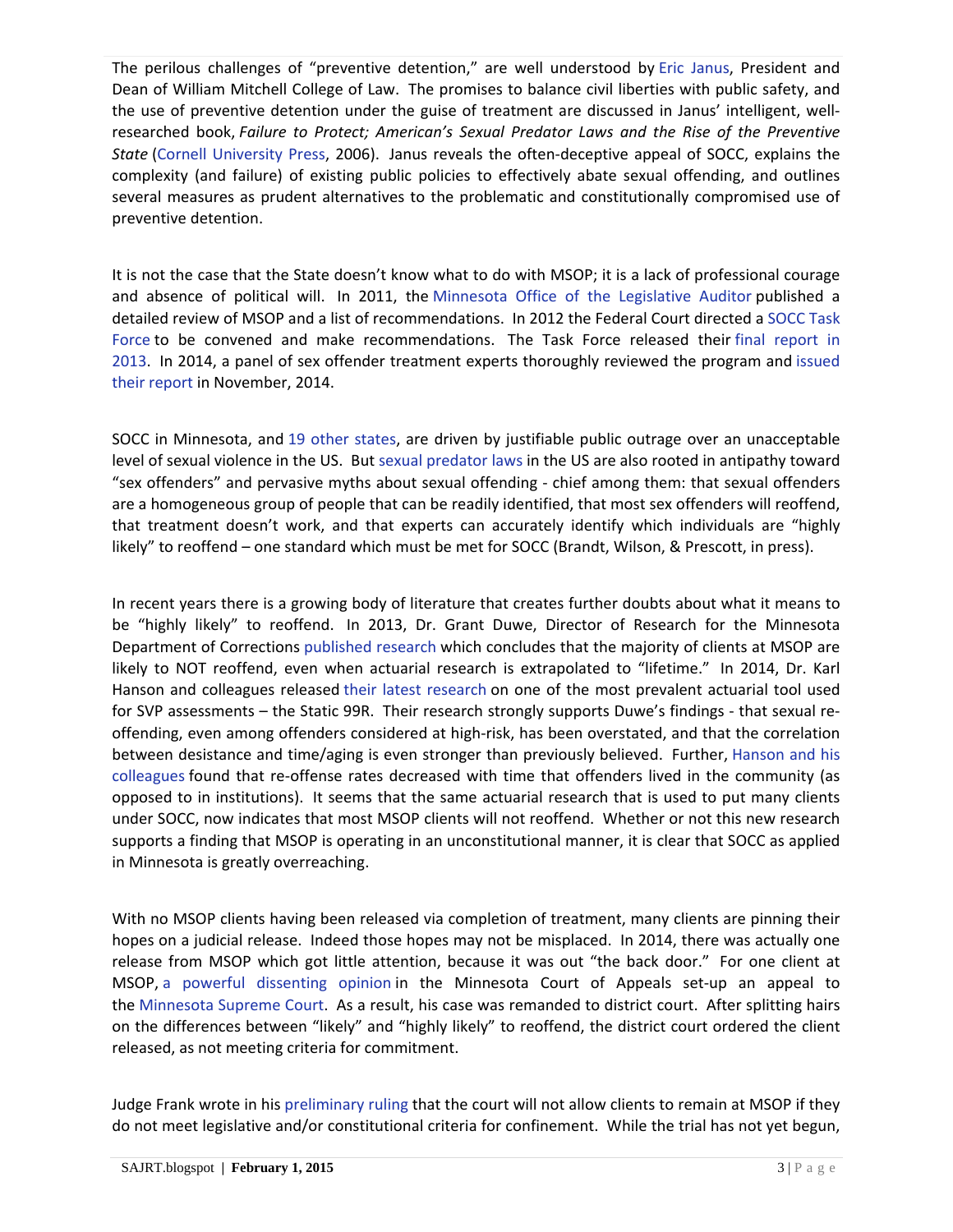there is much evidence already in record to support the need for a major overhaul at MSOP. What is soon to be determined is whether SOCC in Minnesota, as applied, is unconstitutional.

Despite the Federal Court's admonishment to state leadership to [take immediate actiont](http://politicsinminnesota.com/2013/03/magnuson-act-now-on-msop-or-courts-will/)o correct course, all three branches of Minnesota's state government [remain in paralysis.](http://www.mprnews.org/story/2014/05/19/daily-circuit-sex-offenders) The last two governors have placed moratoriums on administrative releases from MSOP, and the state courts have repeatedly ignored opportunities to step-up judicial oversight. A few courageous lawmakers have tried to take up the cause, but two legislative sessions have passed without enacting necessary reforms.

Going into the third legislative session since the Federal Court put Minnesota on notice, the Minnesota legislature has capitulated to a faux chicken-egg dilemma: the [federal court](https://cases.justia.com/federal/district-courts/minnesota/mndce/0:2011cv03659/123875/427/0.pdf) has indicated that the state legislature is the best political body to enact reforms, but reforming MSOP is too politically explosive for elected lawmakers, who would prefer to take political refuge in explicit directives from the federal court. Metaphorically, Minnesota seems to have approached SOCC with the same lack of foresight of grabbing a wolf by the ears – don't want to hold on, too scared to let go.

In a [8/11/14 Federal Ruling,](http://www.minnpost.com/sites/default/files/attachments/11cv3659ord081114.pdf) when Judge Frank could have acted but demonstrated extraordinary judicial restraint, he wrote that, "It is obvious that but for this litigation [clients] would likely have languished for years in the prison-like environment of MSOP-Moose Lake, without any realistic hope of gaining [release]." (p.34) Several other states with SOCC have a simple criteria for release, consistent with numerous court rulings – clients who no longer meet criteria for commitment must be released. It appears there may be hundreds of clients at MSOP whose confinements are not supported by squishy criteria for commitment or virtually unattainable standards for release. By growing indications, it appears that many clients at MSOP could be safely and unconditionally released, and many more clients could be treated successfully in the community.

Judge Frank wrote in his [February 2014 ruling,](https://cases.justia.com/federal/district-courts/minnesota/mndce/0:2011cv03659/123875/427/0.pdf) "To be clear, should plaintiff's prove up their claims, the statutes as applied and implemented are not likely to survive constitutional scrutiny." (p.21) After 20 years of failed attempts at reforms by the State, putting MSOP under the supervision of the Federal Courts is only controversial to those who accept status quo, or believe that "lock them up and throw away the key," is acceptable public policy. There is [precedence](http://www.clearinghouse.net/detail.php?id=985) for the Federal Courts to assume control of SVP programs that have run afoul of the US Constitution. In 1994, the Federal Courts put Washington's [State SOCC program](http://lawdigitalcommons.bc.edu/cgi/viewcontent.cgi?article=2401&context=bclr) under federal supervision [for 13 years.](http://www.dhs.state.mn.us/main/groups/agencywide/documents/pub/dhs16_172724.pdf) This federal lawsuit has now made Minnesota ground-zero for the debate about SOCC. To redirect all three branches of State government, and coordinate all the moving parts of SOCC in Minnesota, it now seems likely that meaningful reforms will require the courage of a Federal Judge and no less than the power of the Federal Courts.

 $\overline{\phantom{a}}$ 

Blog Note: Part 2 of this three-part series will discuss the 2014 report prepared by four sex offender treatment experts appointed by the Federal Court to review MSOP to try to determine why Minnesota has the highest per capita rate of SOCC in the US.